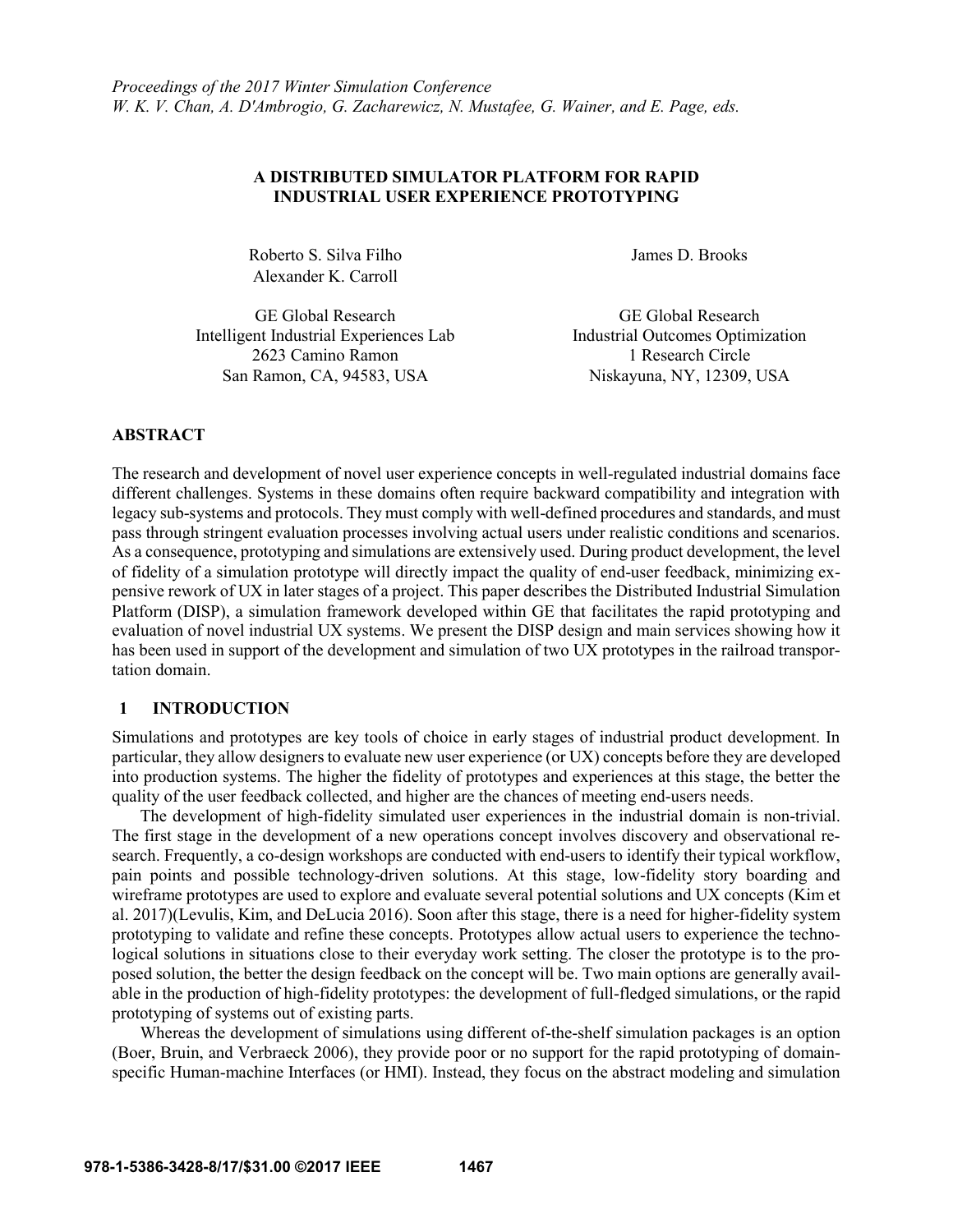of key aspects of the system underlying controls and interaction. Few of them provide mechanisms to facilitate the integration of legacy systems. Finally, there is poor support for end-user data analytics (Poria et al. 2015), often requiring UX designers to manually gather and analyze multi-modal data from both systems logs and user study sessions (Lahat, Adali, and Jutten 2015).

As a consequence, many UX HMI industrial prototypes opt to design around existing systems, relying on the integration of simulations, with existing subsystems and physical HMI controls. While this improves reuse and provides high-fidelity of HMI controls, it many times comes with high integration costs due to the diversity of protocols and subsystems. In this paper we describe our approach to facilitate the rapid prototyping of UX concepts by discussing the design and implementation of an infrastructure that addresses the main concerns involved in the integration of simulation models with existing industrial subsystems and UI components.

## **2 DESIGN GOALS**

In order to facilitate the rapid prototyping and evaluation of novel UX concepts in industrial domains, we have developed the Distributed Industrial Simulator Platform (DISP) which provides a common component framework and additional services for the development of human- and system-in-the-loop distributed simulations. DISP was developed as part of GE's Global Research next generation railroad program which includes the use of current HMI technology, advanced networking, controls, and collaboration technology in enhancing today's railroad operations.

DISP was designed according to the following architectural decisions: Distributed Component Model; Message-driven communication; Common extensible data model; Multi-platform support; and Service-oriented extensibility. These design decisions were them implemented in Java, in the form of distributed services, reusing the communication capability of ZeroMQ middleware (Hintjens 2013). In this section, we will discuss these decisions.

#### **2.1 Distributed Component Model**



Figure 1: Component model example.

Industrial systems such as railroads are typically built as networked systems of systems. This characteristic allows subsystems to be independently developed and maintained. In particular, subsystems can be independently tested and evaluated using a combination of hardware-in-the-loop and software-in-the-loop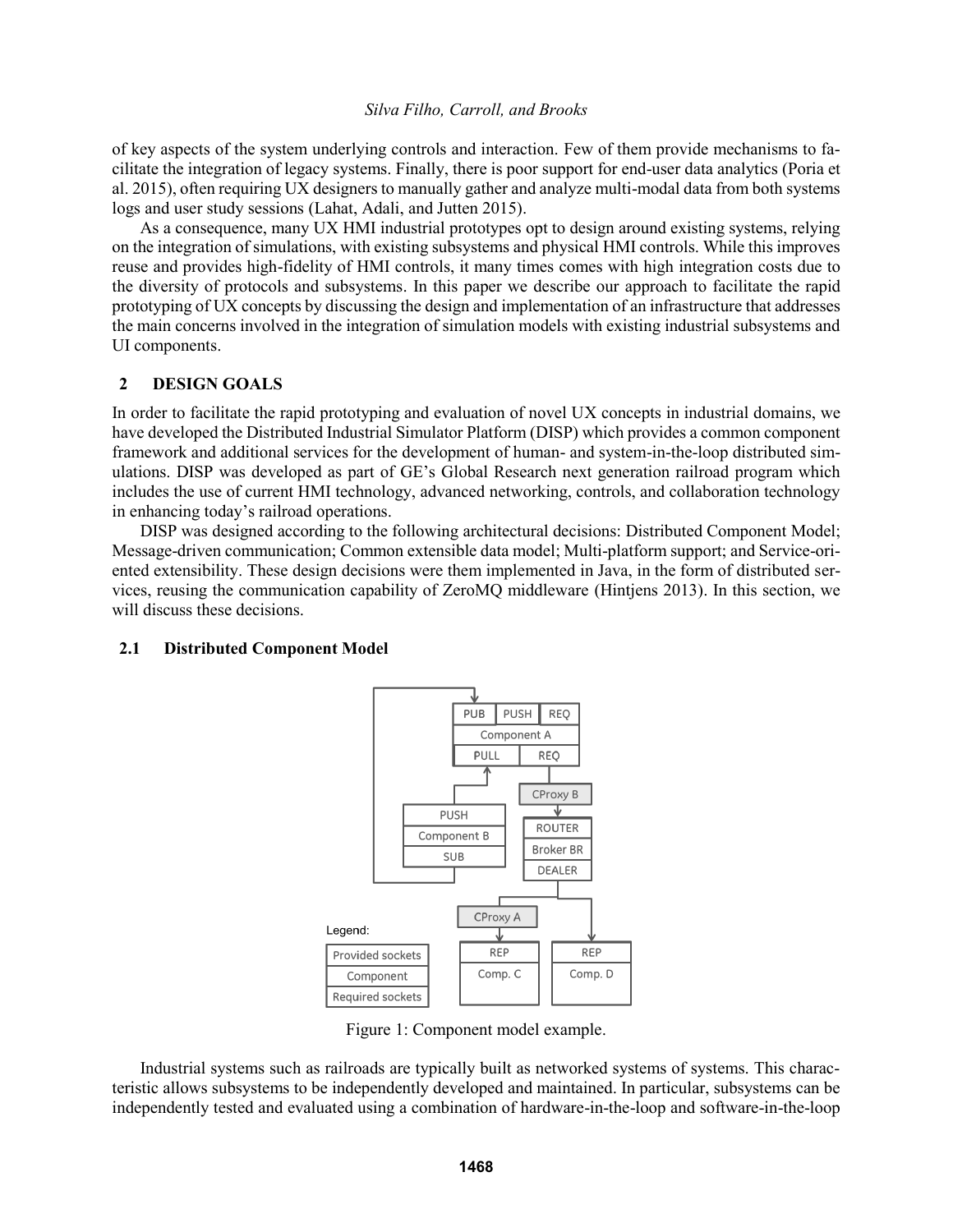configurations. DISP component model supports the definition of component interfaces and a messageoriented communication channels between components. This model supports co-simulation scenarios (Fitzgerald and Pierce 2014) where both continuous and discrete subsystem simulators are integrated using contractual parameters and protocols defined for each pair of components. It also facilitates the integration of actual subsystems, executing in heterogeneous networked hosts. The DISP component model also supports the notion of proxies (grayed boxes in Figure 1). Proxies are specialized queues that modulate the communication between components, allowing the simulation of different reliability and throughput characteristics. Proxies will be discussed in more detail in section 3.5 .

# **2.2 Message-driven Communication**

The communication between DISP simulator components is performed using networked message queues that support both unicast and multicast communication including: request-response, producer/consumer and publish/subscribe communication styles. In particular, we use ZeroMQ (Hintjens 2013) as our messaging middleware. ZeroMQ sockets implementing different types of queues including publish/subscribe, request/response and other queue variations. Components communicate via complementary pairs of sockets as illustrated in the example of Figure 1. The use of distributed message queues as component connectors decouples the many subsystems involved in complex simulations, allows for multiple producers and consumers, and enables the dynamic exchange and restart of components with minimum impact on the overall simulation system. From a system design and implementation, it also allows for flexible deployment configurations, and facilitates both reuse and refactoring. Finally, queues facilitate the simulation of different network communication characteristics via proxies as will be later discussed in section 3.

# **2.3 Common Extensible Data Model**

In DISP, both data and control messages exchanged by the different components of the system are represented as JavaScript Object Notation (or JSON) objects. This uniform data representation allows different application-specific message types to be used, and permits the implementation of different protocols. JSON is easily serializable as character streams which facilitate the integration of heterogeneous legacy systems via protocol wrappers and adapters that convert native messages and data to and from JSON messages.

# **2.4 Multi-platform**

By combining a common JSON message & data representation over ZeroMQ message queues, DISP facilitates the integration of components implemented in different programing languages and legacy environemnts. Currently, ZeroMQ is supported in over 50 different programming languages and platforms including: Python, Java, PHP, Ruby, C, C++, C#, Erlang, Perl, and others. JSON message processing is also widely supported in these environments, which facilitate the conversion of messages to and from native data types.

# **2.5 Service-Oriented Extensibility**

DISP comes with different auxiliary services that facilitate the development of distributed component-based simulations including: directory, orchestration, data gathering, time synchronization, communications (or comms), . While the use of these services is optional, they provide "add-on" solutions to common simulation and distributed systems problems, and facilitate the development of new simulator experiences.

# **3 DISP SIMULATION SERVICES**

DISP component model is augmented with services that facilitate the implementation of complex distributed simulators. DISP main services are implemented in Java using the Java binding of ZeroMQ.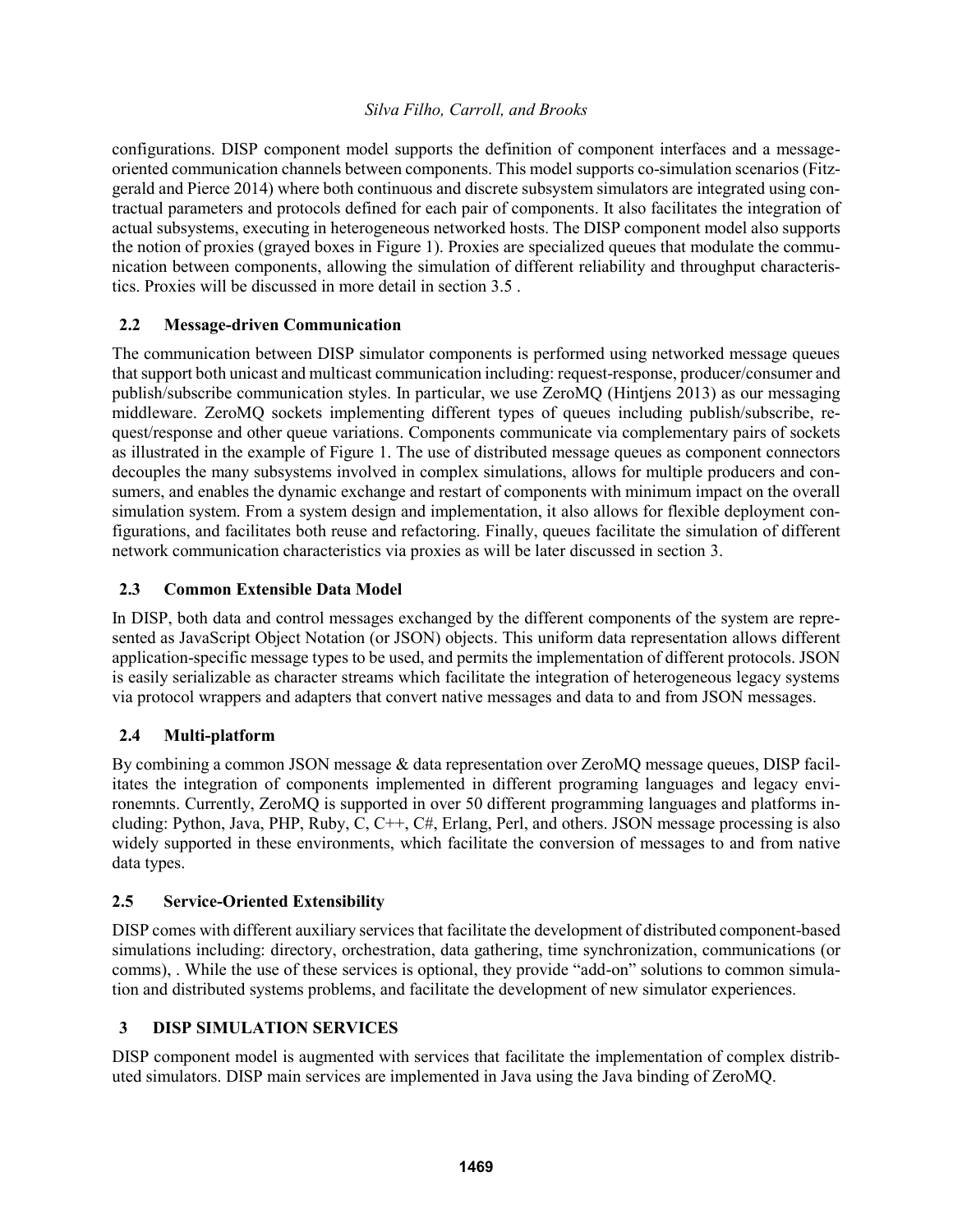# **3.1 Directory Service**

In distributed architectures such as DISP, there is a need for components to advertise their presence, locate, and bind to one another before and during simulations. As the simulator complexity increases, the management of component configurations becomes important. Changes in network topology, host names, and number of components need to be supported. A scalable approach to this problem is to use a directory service (Coulouris et al. 2011).

The DISP directory service (DS) provides a logically centralized database of component meta-data. It allows components to create, read, update and delete DS entries, allowing components to find one another at runtime. DS database entries specify the component name, list of provided and required sockets and other information such as the host where the component is located.

Another common problem in distributed systems is the dissemination of information such as the arrival and departure of components. The DISP DS provides a subscriber API that allows interested components to be notified when entries are created or modified.

## **3.2 Launcher**

The launcher service automates the bootstrapping of complex distributed simulations using architecture description files, which provide information similar as that stored in the directory service. The simulation launcher starts individual components of the simulator, according to their dependency graph, registering them with the directory service. In order to support automatic activation of components and services, each host of the distributed simulation system runs a copy of the simulation launcher. A master simulation launcher coordinates with all launchers in the system to automatically start local installations of components as instructed by the master launcher. The launcher may be configured to reuse components that are already loaded and registered in the DS, starting only components that are not currently present in the system. Once loaded, simulations are started using the orchestration service described later in this section.

## **3.3 Orchestration Service**

A common problem in distributed simulations is the need for a central control, where the components of the system can be jointly started, stopped, paused, and resumed. The orchestration service (or OS) provides a logically centralized service that receives commands from a manned simulation console, or automatic components as the Launcher, and broadcasts these commands to all components of the system at once. It does so by providing a PUB port that can be subscribed by system components.

## **3.4 Simulation Console**

The simulation console provides a simple user interface for users to interact with the orchestration, directory, analytics and other services of the system. It allows facilitators controlling the simulation to perform basic operations such as sending start/stop commands, detecting the arrival/departure of components, or launching new simulations. The console also provides an interface to inspect and interact with the DS, which has proven very useful for developing and debugging of these distributed systems.

## **3.5 Comms Service**

A common problem in human-in-the-loop distributed simulations is the need to reproduce less than perfect real-world network characteristics found in many industrial sites, e.g. power plants, rail roads, ships, factories, etc. The communications service (also referred to as Comms Service) supports the simulation of degraded network characteristics, using existing local networks. It does so through the use of proxies that intermediate the communication between components in the system. Proxies can be automatically or manually created and installed between communicating components. They allow the reproduction of different reliability, latency and data throughput conditions allowing, for example, the simulation of satellite link,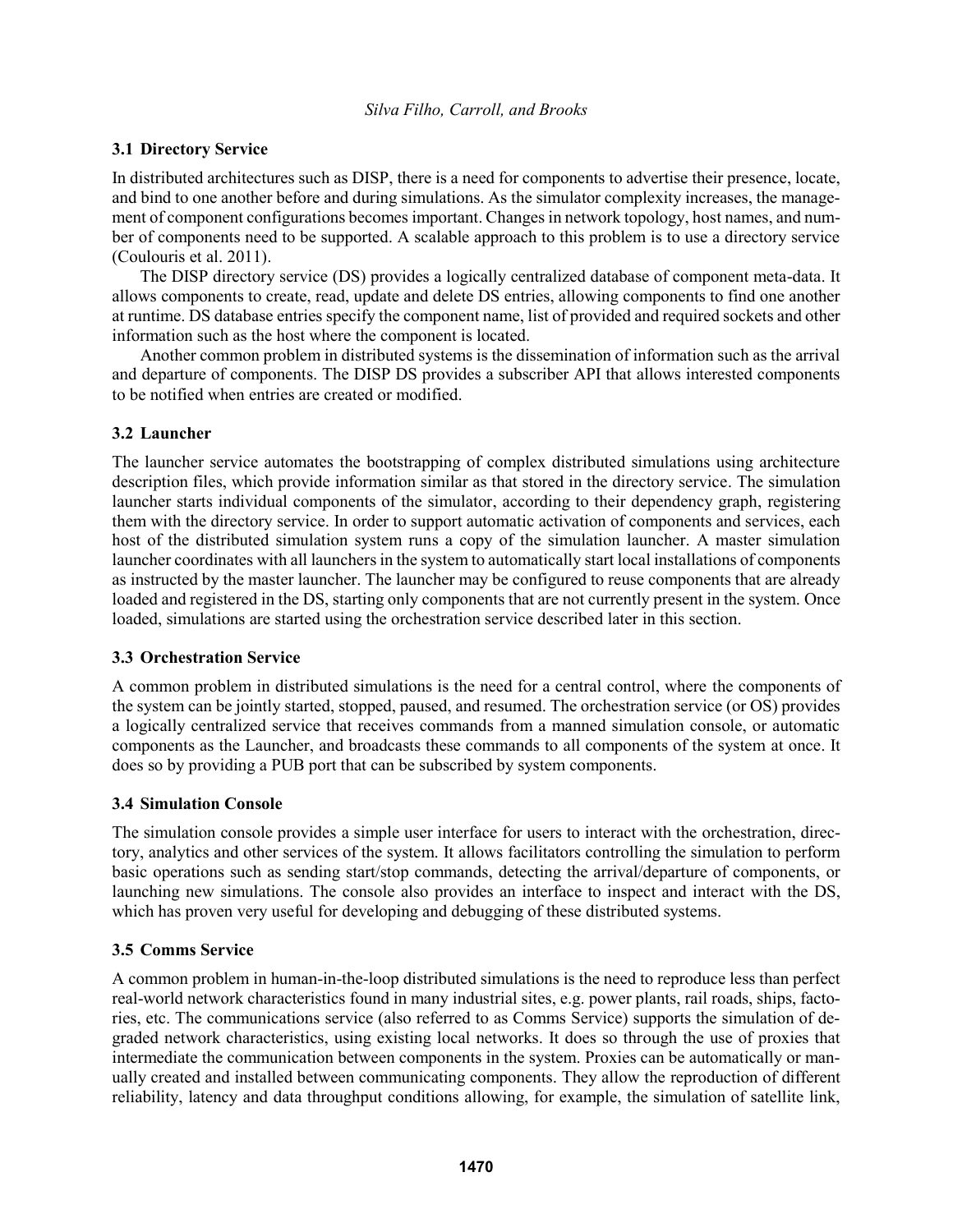3G and 4G cellular networks conditions, and various types of jitter and bandwidth limitations found in industrial networks. Proxies also provide APIs that allow the dynamic tuning of communication parameters at runtime. For example, consider the simulation of a Locomotive Cab experience as it moves through a transportation network. As the train leaves the city and moves through rural areas, its connectivity to the controls room may change from using a urban cellphone network to using high-latency satellite link.



Figure 2: General Pipeline of a Comms Proxy.

As shown in Figure 2, proxies are programmable. Messages pass through a pipeline of modulators that operate according to parameters that may change over time. Basic configuration parameters include: jitter, delay, signal loss probability and throughput. Messages sent and received by each component are delayed based on these parameters. Note that both packet and signal lose conditions are all simulated as different message delays.

## **3.6 Data Capturing & Analytics Service**

In any simulation, the monitoring of the system  $\&$  users behavior provide invaluable information for the calculation of different usability and performance metrics and the ultimate validation of end-user experience hypothesis. For example, did the users' performance improve with the new HMI? Did the users react to the alarms within expected time limits? In order to answer questions such as these, different modalities of logs are produced. E.g. system-level, UI-level, as well as audio and video recording of end-users' interaction with the HMI. The amount data produced in a typical end-user study can quickly become overwhelming, making its analysis tedious, time consuming, and error prone.

In order to facilitate the multi-modal data capture and analysis of simulation sessions, we have developed the DISP data recording & analysis service. This service provides a single API for capturing, aggregating and correlating multiple data and log streams. The single point of entry allows these streams to be synchronized with respect to real-time and simulation meta-data and timeframes. At the core of this service is a complex event processing and inference engine that allows the detection of successful and unsuccessful sequences of events involving multiple log streams. In this implementation, we used JBoss Drools (http://www.drools.org) as the inference engine of the system. For example, by correlating events for the UI and the system components, it is possible to detect when users switch tasks, get stuck on certain parts of the UI, switch attention, system response time, and many other KPIs.

## **3.7 Time Service**

When designing the DISP framework, we were pragmatic with respect to timing. We synchronize system components with respect to a central time reference (the time service), and adopt conventions such as requiring time to be represented as epoch numbers throughout the simulation. Similar to the orchestration service, the time service provides a PUB socket allowing components of the system to subscribe to clock ticks and commands including fast forward and fast backwards, ticks by a multiplication factor, move to a certain time, pause and resume.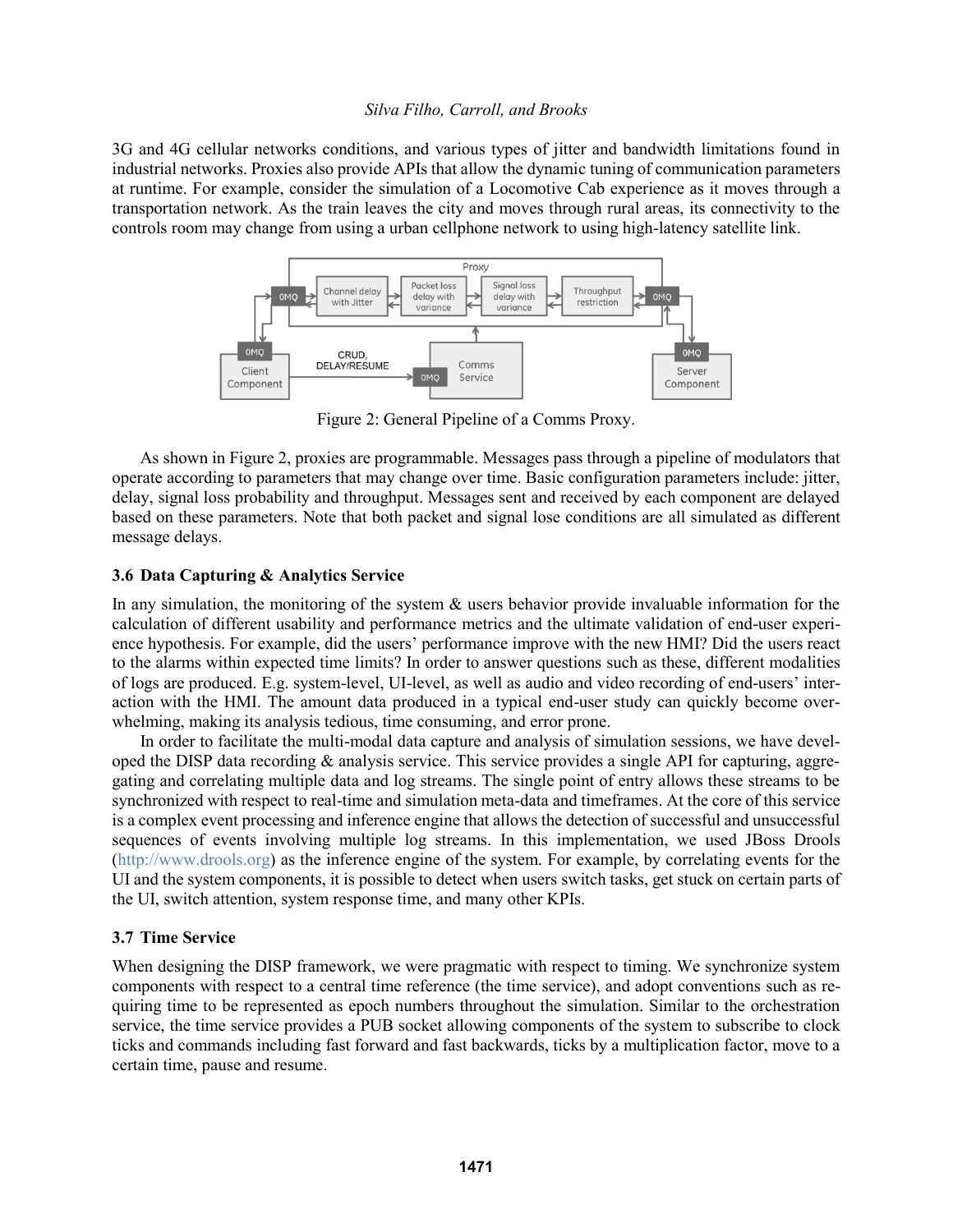## **3.8 Collaboration services**

While most simulation data and control messages can be transmitted using message queues, voice and video communication usually requires real-time guarantees not supported by these channels. The collaboration service supports SIP signaling and multi-media traffic control in scenarios that utilize video and audio communication between participants, and allows the recording of these interactions for offline analysis.

## **4 CASE STUDIES**

We have used DISP framework for rapid prototyping and evaluation of two UX concept prototypes.

## **4.1 Next Generation Train Dispatching Simulator**

Current freight train operation involves the continuous communication between the locomotive engineer, who pilots the train, with different train dispatchers, that control the inbound and outbound traffic of trains in different territories along the rail network. This communication is currently performed mainly using radio, and is supported by train location data gathered from wayside systems such as Positive Train Control (PTC). In this project, we implemented and tested different UX design concepts for the next generation control center HMI. The goal was to improve situation awareness of remote dispatchers when talking to individual train engineers. In particular, we designed a dashboard where track, individual train conditions, weather and alerts are shown in context. During the simulated scenarios using the new UI, different hypothesis were tested. For example, the ability of remote dispatchers in understanding the current train situation during different simulated situations as measured by analyzing radio communication content and task performance.



Figure 3: Railroad network simulator architecture with engineer, remote dispatcher UX researcher.

This study required the simulation of both the locomotive cab experience and the railroad control center HMI as seen in Figure 4. The locomotive cab experience was developed combining physical controls typically found in trains, with touch glass UI enhanced with advanced communication controls. In particular, we reused GE's Trip Optimizer speed control system (or TO) (Houpt et al. 2009), a complex system-inthe-loop component that can automatically control the operation of locomotives based on different track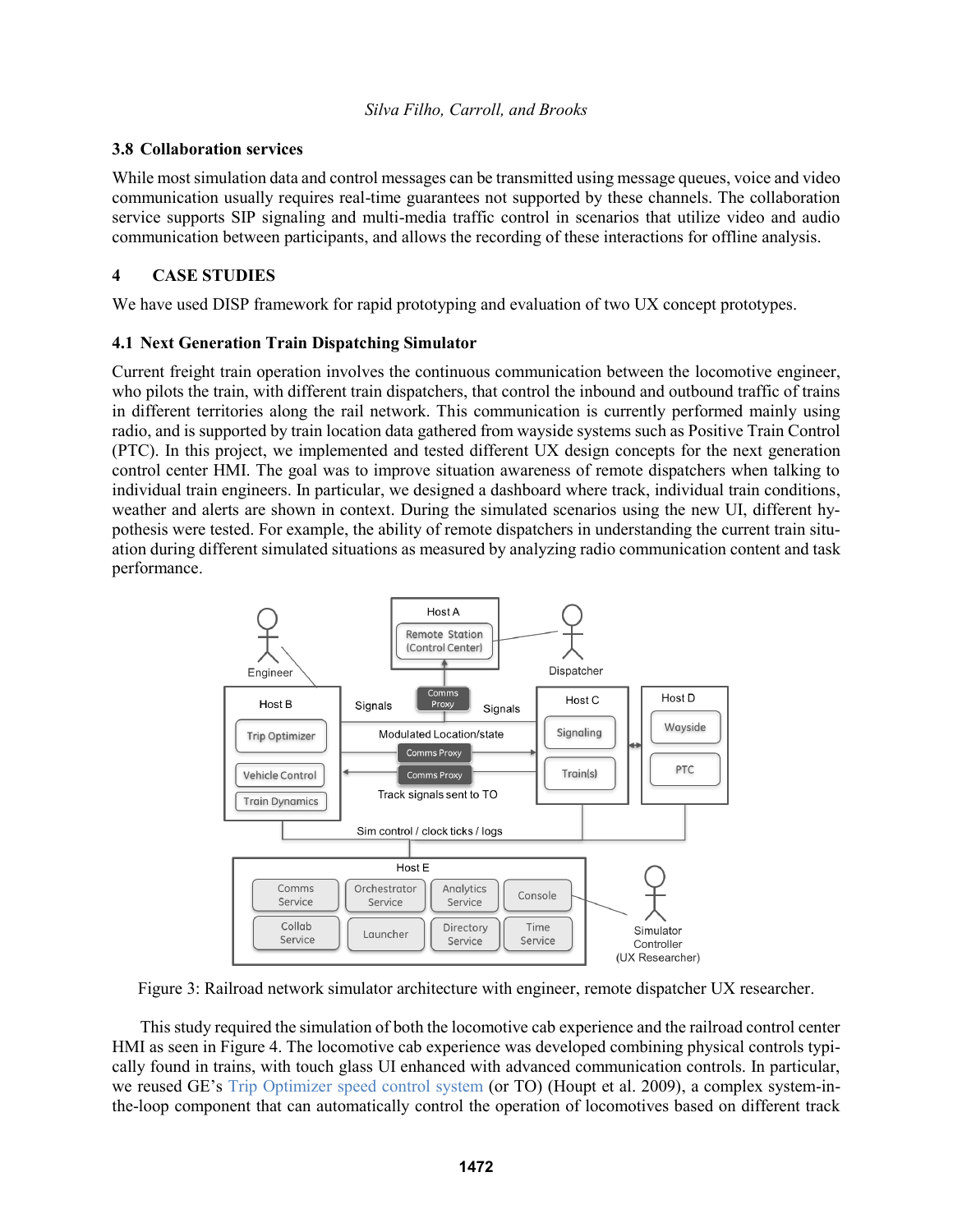and trip parameters. TO interfaces with different on-board sensors and wayside systems such as PTC. PTC provides automatic speed limits and stops the train in case of movement violations in existing railroads, including potential train-to-train collisions.

A diagram with the integration of these systems is shown in Figure 3. We use solid rectangles to represent different hosts in a network, and rounded rectangles to represent main DISP-enabled software components. Notice the use of communications proxies between the components. In our study, proxies execute in the same host as the DISP services (host E), but are sown outside that box to emphasize their role as communication interceptors. Proxies are used to mimic real-world communication delays in transmitting train telemetry and position to the remote operations room. We use an Anylogic-based simulator to represent the rail network signaling (tracks, switches) and the traffic (other trains). Integration with track wayside systems and PTC was also supported. They enhance the rail network simulator with the ability to detect trains speed and position, and to send signals to the simulated train in case of excess of speed (PTC).





(a) New in-cab HMI (b) Operations Room (L), and In-cab experience (R)

Figure 4: Remote operations room & new in-cabin HMI experiences.

Several DISP services were used. The Directory Service is used by the system components to locate one another. Orchestration Service is used to coordinate the start, pause, stop of simulation via the simulator controller console. The Time Service provides the common simulation time, and the Comms Service provides audio communication between the engineer in the cabin and the remote operator.

In this setting, different UI components are integrated. Two workstations are used as shown in the right side of Figure 4 : the first simulates the remote operations room experience (left) and the second one (right) provides the locomotive cab experience. The rail network simulator and simulation services execute in their own hosts. Note that for the cab experience we integrate physical controls with a UI developed to provide train gauges and communication capability. Also note that, when performing tests with end-users, both the cab and the remote operations room are set up in separate locations.

The glass cab experience (left side of Figure 4) and the remote operations room use a custom UI developed for this project. This integrated system is heterogeneous in nature. The user interface is developed using a combination of HTML5 and .NET technology, the rail network simulator is implemented in Java (Anylogic), the Trip Optimizer (or TO) system is developed in C and Matlab, and the simulation services are implemented in Java.

#### **4.2 Yard Remote Control Simulator**

In this second use case, our goal was to study the efficacy of an updated version of existing remote control system for locomotives in a yard. The new HMI provides real-time information about train, including its position, power settings, and track speed limits as shown in Figure 5. We also tested alternate forms of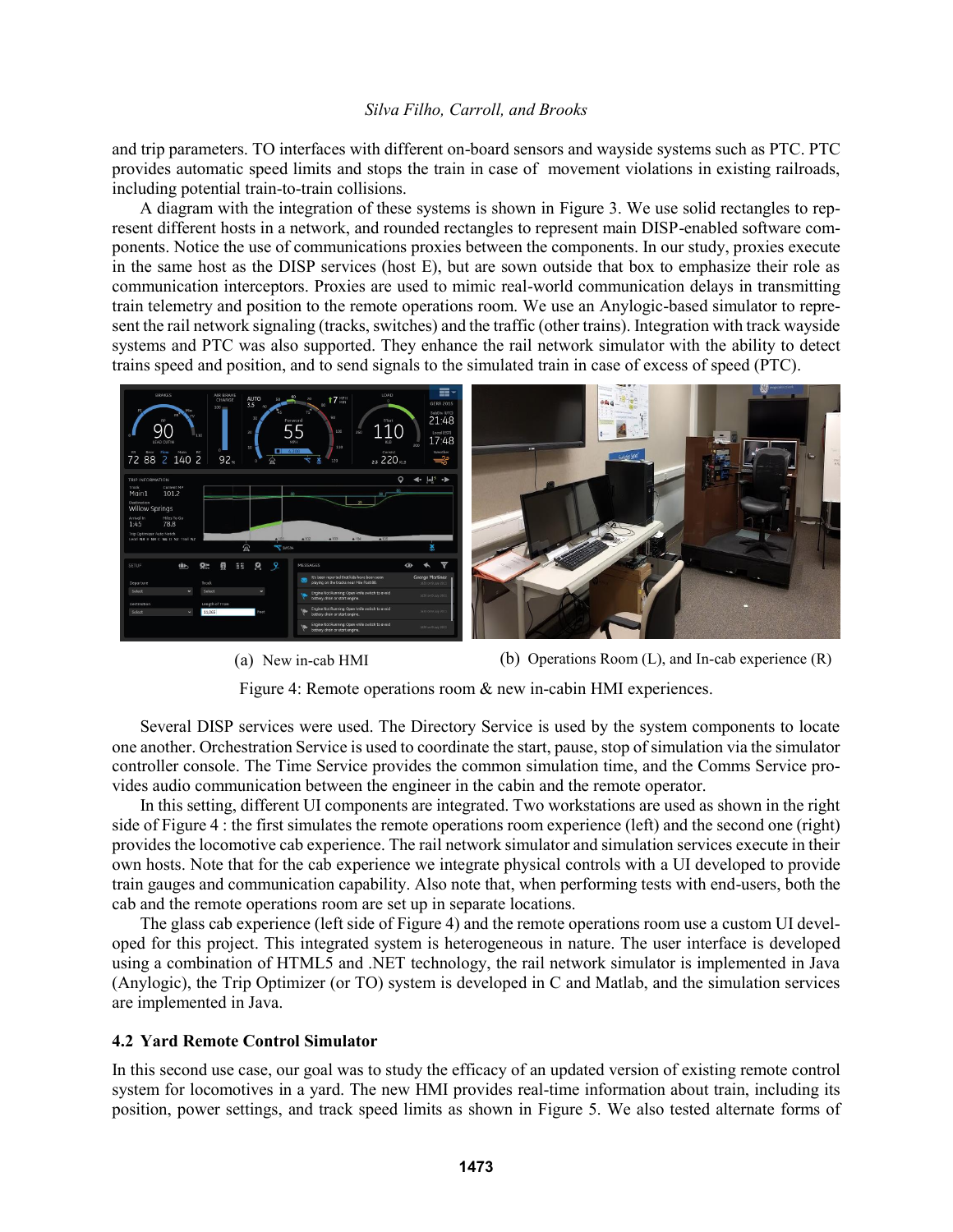control input including touch screens and physical control units (existing and new). The combination of operator UI and control unit allows the operator to simulate remotely driving the train in the yard.



Figure 5: Next generation yard remote control UX.

The prototype integrates different components: the yard simulator with different tracks and locomotives (including simulation of the physics and control system behavior), the yard visualization, that allows the operator to see the current train speed, position, and controls state (throttle and brakes), and the DISP framework services (Comms, Console, Launcher, Directory, Time and orchestration services). The remote control and simulator are interconnected through proxies that restrict traffic using the latency of the local network of the yard. These are illustrated in **Error! Reference source not found.**.



Figure 6: Yard Pilot Architecture.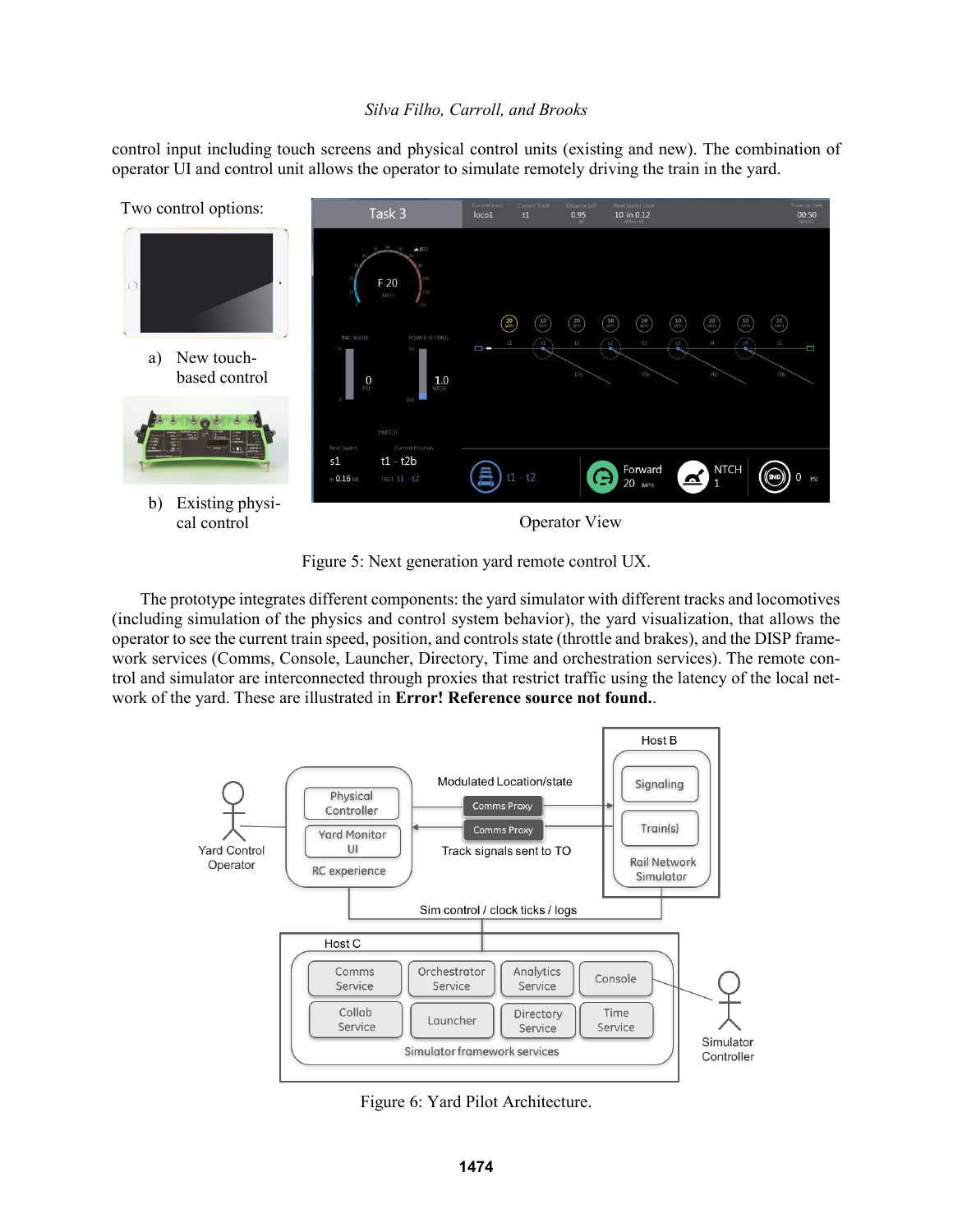As with the train dispatching simulator, the architecture of the system is distributed. Three computers are used in the simulation including one host for the rail network simulator, another mobile device (tablet) for the yard pilot UI, and a third one for the simulator services. They are integrated through a local area network.

#### **5 DISCUSSION**

Both prototypes presented in this paper were developed using three distributed teams: the UI development team located in Mexico, the DISP framework team located in California, and the simulation and controls team located in New York state. During the development of the prototypes we observed the following benefits and costs of the use of DISP framework.

#### **5.1 Benefits**

**Independent development**. By architecting the system in terms of independent components (UI, Track & Train Simulators, and Services) with well-defined interfaces(message contracts, data format and protocols), the distributed teams were able to successfully test their individual components in semi-isolation. Temporary stubbed systems were used in early development stages, later on replaced with actual components with minimum rework.

**Distribution flexibility** was another observed benefit. When necessary, individual components could be deployed together in the same host (e.g. during testing), or in servers available to all users during development. This facilitated the integration tests between developers, and solved past problems related to licensing and integration of off-the-shelf simulators such as Anylogic, that must execute in a single Windows host shared by our team.

**Reuse**. The componentization and separation of concerns into a set of networked components improved the reuse of these different sub-systems. By keeping messages and interfaces constant, minimal adaptation was required, for example, to transition one network simulator from one case study to the next.

**Interoperability**. The use of ZeroMQ queues, which supports different programming platforms, together with the adoption of common message formats largely facilitated the integration of these systems. We experienced minimal software development issues related to message parsing and communication.

**Performance**. The use of distributed ZeroMQ sockets had little impact in the performance of the system. During development, we performed several tests using geographically distributed components, with minimal delays in communication.

**Simulation Services facilitated distributed development.** Services such as the simulation console, Orchestration, Time and Analytics address common problems in distributed simulations. As such, they were widely used, and have reduced the burden of individual component developers, simplifying their code. For example, an early implementation of the rail network simulator suffered from different synchronization problems. Trains were required to wait for simulation state changes before publishing their position to the track. Startup order was a problem for later trains. Reset of simulator required the restart of components individually, and logs were scattered over different hosts. With the use of a central orchestrator service, log, and a directory services, the components can now find one another, and produce synchronized logs. They all now wait for the start/stop simulation common console signals. As a result, the railroad simulation code was largely simplified.

**Overall network simulation was simplified**. The use of proxies for communication between components provide an elegant and modular way for simulating different network conditions. The implementation of this concerns in the middleware removed the network traffic concern from the UI and simulator developers largely simplifying the code.

**Faster data analytics.** Finally, the ability to aggregate and analyze logs, detecting abnormal sequences of events significantly reduced the time devoted to data analysis from weeks to days. By analyzing test run data during final integration, we were able to improve the quality of the data captured, as well as identify internal simulator and control interaction issues.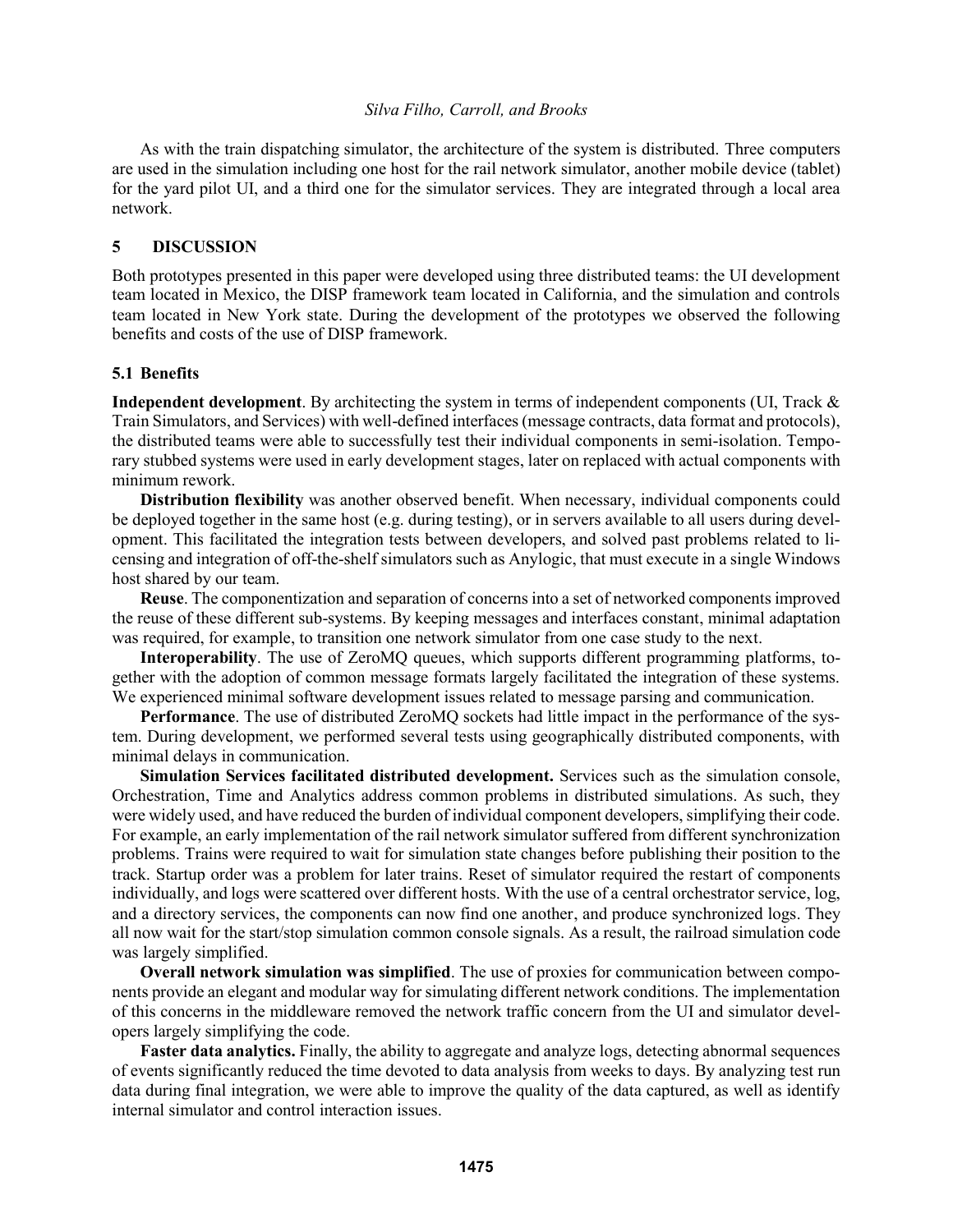#### **5.2 Costs & limitations**

While DISP component model presented the benefits above, we observed some new problems induced by this distributed simulation model as follows.

**Global system state.** The need for a common view of the global state of the system can hinder the adoption of a distributed model, requiring careful design and planning. A balance between gathering information from individual components and having it centralized must be achieved. E.g. after different interactions, we adopted a hub-spokes topology where the track simulator communicates directly with train and PTC components. The remote operations center UI then gets aggregated information about track and trains from the simulator component. i.e. the simulator provides the ground truth for the state of the simulation. This prevented data replication and simplified the development of the UI.

**Inversion of Control**. As with the data, distributed control is not easily understood by simulator and UI designers. While the orchestration service simplified the problem of synchronizing the start and stop of simulation, it required a change of mindset in the developers, as well as some adaptation from current components. For example, the simulator component had to be adapted to accept control messages form the orchestration service, instead of relying on its own simulation control panel. While this required additional development effort, the effort paid off in the second prototype's development due to the simplified implementation in the cleaner architecture.

**Integration costs**. Reused components such as the Trip Optimizer had to be adapted in order to produce and consume messages through ZeroMQ. In particular, they had to be wrapped using a multi-threading interfaces, supporting multiple subscribers, which required additional development in different environments like C and Matlab (used by the Trip Optimizer). This adaptation had minimal impact on the core component code, limiting the impact and costs of integration.

Overall, however, we found the benefits of the approach significantly outweighed its costs, in particular during situations where component reuse across different simulations are required, or where the redevelopment of components would have been time or cost prohibitive.

### **6 RELATED WORK**

Different distributed simulation approaches exist in the literature (Boer, Bruin, and Verbraeck 2006), however, they did not meet the specific requirements of interactive system- and human-in-the-loop simulation systems such as the ones discussed in this paper. For example, an architecture for modular distributed simulation is presented by (Scerri et al. 2010). It is concerned with synchronization of state on parallel computation systems used for high-performance simulations. Our approach focus on the development of highfidelity simulators for industrial applications where simulated components are mixed with existing industrial systems. In particular, we are interested in the simulation and analysis of new user experiences in these domains.

ROS (Quigley et al. 2009) as an example of event-driven middleware for integration of components in robotics systems. Our approach has similarities with ROS but support a richer message model based on ZeroMQ queues, together with additional services such as logging analytics, comms, orchestration, and timing that are tailored to the needs of distributed interactive simulation systems. Platforms for hardware in the loop simulations have also been proposed (Ingalalli, Satheesh, and Kande 2016). To the best of our knowledge, these are mainly low-level electric circuit simulators that test the integration of components designed in software with physical hardware components, and do not support the interactive simulation needs of systems-of-systems. The usability monitoring capability of the log service has similarities with EDEM (Expectation-Driven Event Monitoring)(Hilbert and Redmiles 1998). We build upon the EDEM approach by adding multi modal support.

For the analytics service data analysis UI, we adopted some of the multimodal data analysis concepts of systems such as ChronoViz (Fouse et al. 2011) and (Weibel et al. 2013). Our system, however, focus on the specific needs of simulation systems, with particular focus on analysis of UI and simulation logs.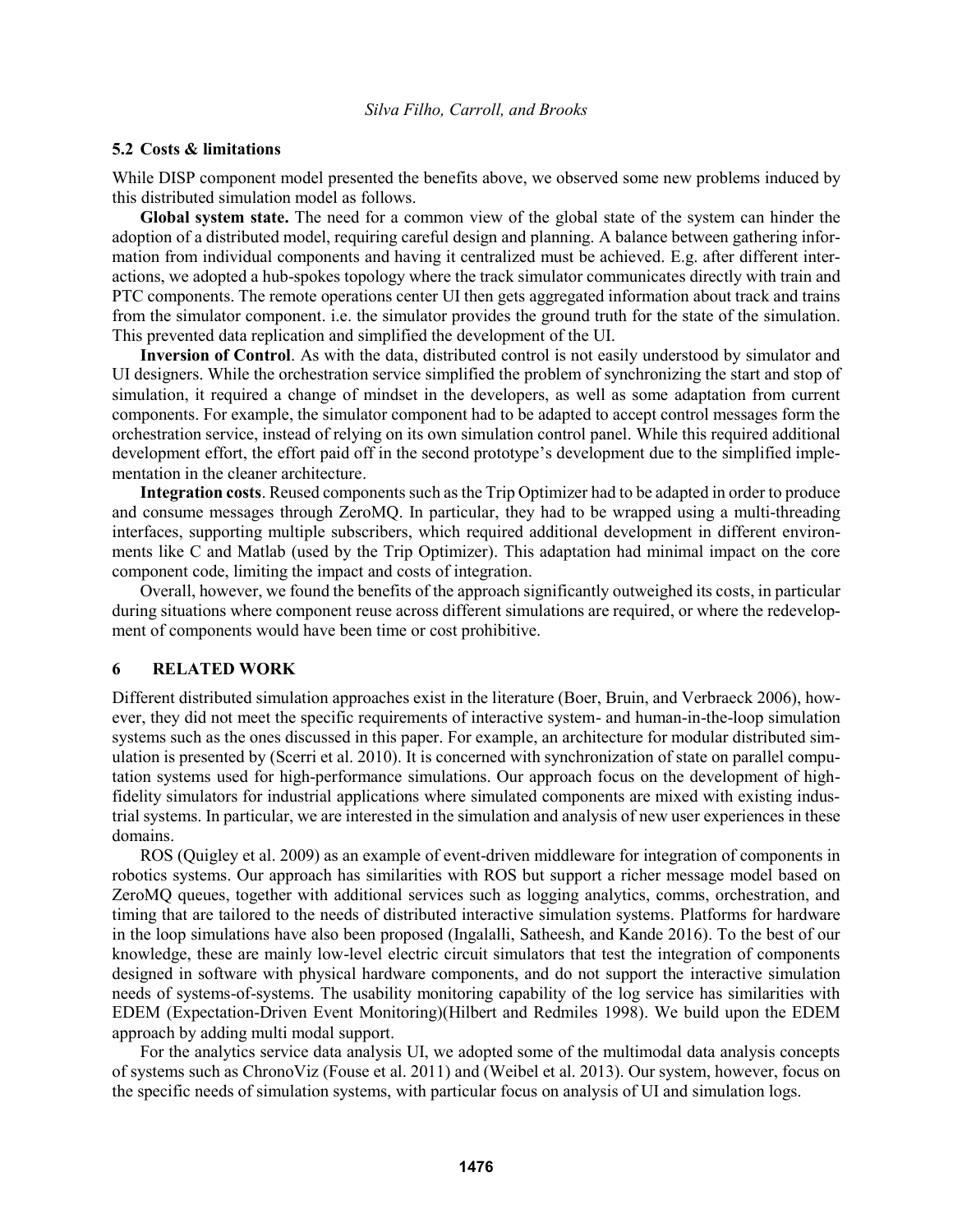The IEEE Distributed Interactive Simulation standard and the more recent HLA (High-Level Architecture Simulator) (IEEE 2016) prescribe a set of protocols and data formats for building distributed simulators in different domains that if implemented would enable the interoperability of simulator components. In spite of its usefulness, we find these one-size-fits-all approaches to be overly complex, in particular, there is a lack of reference implementations of these standards we could readily use. As a result, we adopted a more pragmatic and specific approach based on high-level component models that builds upon a very capable message middleware.

### **7 CONCLUSIONS**

In this paper, we described the DISP, a common framework for the development of high-fidelity humanand system-in-the-loop distributed simulations. DISP integrates a component model and a set of services that address common problems in the implementations of these simulated experiences. We demonstrate our approach through two use cases where DISP facilitated the development of simulations in the transportation domain.

The relative simplicity of the model, based on message queues, standardized message representations and communication proxies, together with the reuse achieved by componentizing existing systems have helped our teams to reduce the development effort of distributed simulations.

## **ACKNOWLEDGEMENTS**

We thank all the members of our team for their contributions to this project, in particular: Hullas Sehgal, Uriel Osequera, Shanshan Wang, So Young Kim, Neeraja Subrahmaniyan, Aristotelis Thanos, and Maria Manrique .

### **REFERENCES**

- Boer, C. A., A. D. Bruin, and A. Verbraeck. 2006. "Distributed Simulation in Industry A Survey Part 2 Experts on Distributed Simulation." In *Proceedings of the 2006 Winter Simulation Conference*, edited by L. F. Perrone, F. P. Wieland, J. Liu, B. G. Lawson, D. M. Nicol, and R. M. Fujimoto, 1061–68. Piscataway, New Jersey: Institute of Electrical and Electronics Engineers, Inc.
- Coulouris, G., J. Dollimore, T. Kindberg, and G. Blair. 2011. *Distributed Systems: Concepts and Design*. 5 edition. Boston: Pearson.
- Fitzgerald, J., and K. Pierce. 2014. "Co-Modelling and Co-Simulation in Embedded Systems Design," 15– 25.
- Fouse, A., N. Weibel, E. Hutchins, and J. D. Hollan. 2011. "ChronoViz: A System for Supporting Navigation of Time-Coded Data." In *CHI '11 Extended Abstracts on Human Factors in Computing Systems*, 299–304. CHI EA '11. New York, NY, USA: ACM.
- Hilbert, D. M., and D. F. Redmiles. 1998. "An Approach to Large-Scale Collection of Application Usage Data over the Internet." In *Proc of the 20th Intl Conf on Software Engineering*, 136–145. ICSE '98. Washington, DC, USA: IEEE Computer Society.

Hintjens, P. 2013. *ZeroMQ: Messaging for Many Applications*. 1st ed. Sebastopol, CA: O'Reilly Media.

- Houpt, P. K., P. G. Bonanni, D. S. Chan, R. S. Chandra, K. Kalyanam, J. D. Brooks, and C. McNally. 2009. "Optimal Control of Heavy-Haul Freight Trains to Save Fuel." In *9th International Heavy Haul Association Conference*, 1033–40. China.
- IEEE. 2016. "IEEE SA 1516-2010 IEEE Standard for Modeling and Simulation (M&S) High Level Architecture (HLA)-- Framework and Rules." Accessed November 1. *https://standards.ieee.org/findstds/standard/1516-2010.html*.
- Ingalalli, A., H. Satheesh, and M. Kande. 2016. "Platform for Hardware In Loop Simulation." In *2016 International Symposium on Power Electronics, Electrical Drives, Automation and Motion*, 41–46.